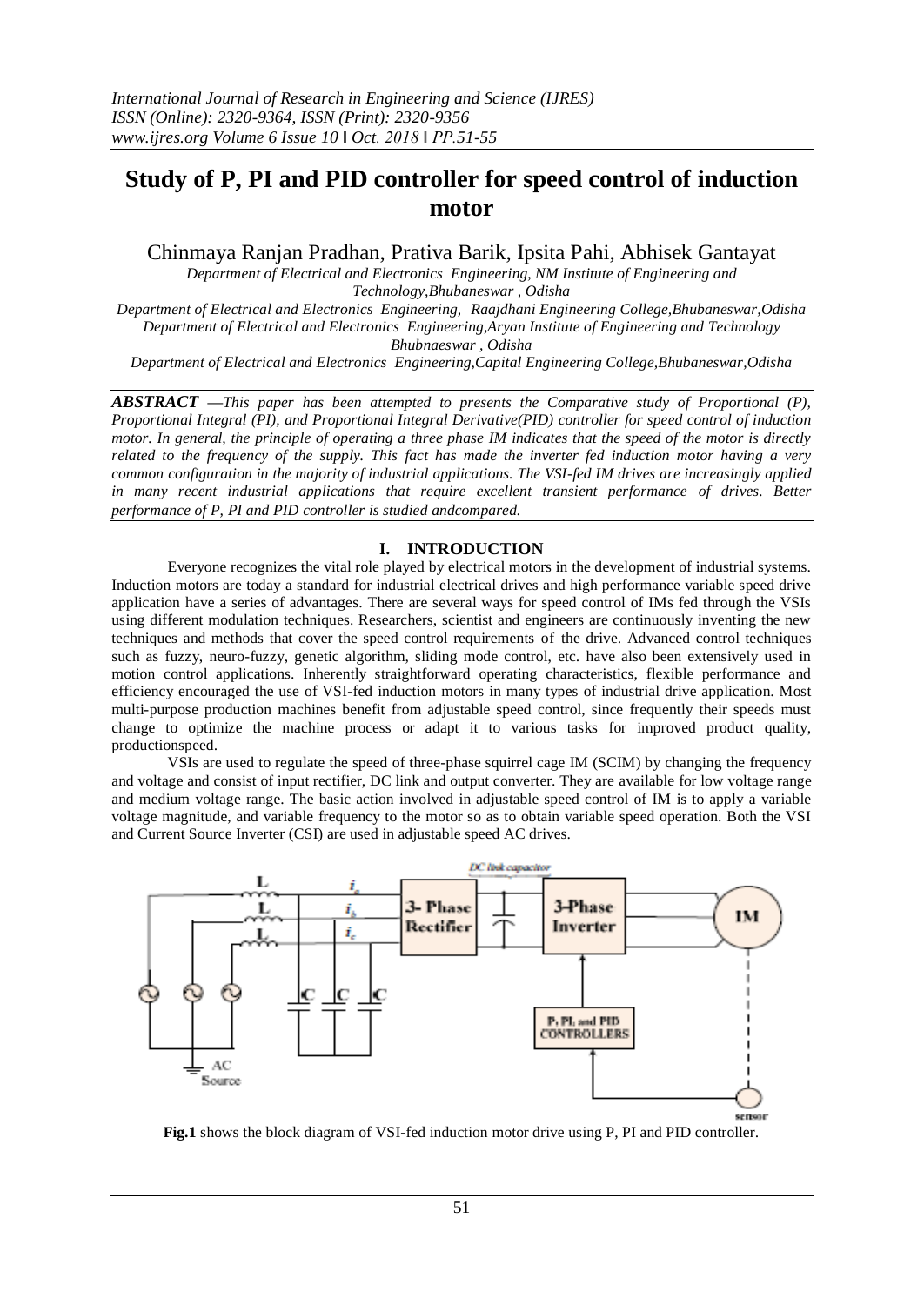## **II. FUNDAMENTALSOFCONVENTIONALCOTROLLERSSUCHASP,PIANDPIDCONTRO LLER**

PID controllers use a 3 basic behavior types ofmodes:

P-proportional, I- integral and D- derivative. While Proportional and integrative modes are also used as single control modes a derivative mode is rarely used on it's own in control systems. Such combinations such as PI and PID controller are very often in practical systems

#### *(A)* Proportional (P)Controller

A P controller system is a type of linear feedback control system. The P controller system is more complex than on-off control systems like a bi-metallic domestic thermostat, but simpler than a PID control system used in something like an automobile cruise controlIn general it can be said that P controller cannot stabilize higher order processes.

For the 1st order processes, meaning the processes with one energy storage, a large increase in gain can be tolerated.

Proportional controller can stabilize only 1st order unstable process. Changing controller gain K can change closed loop dynamics. A large controller gain will result in control systemwith:

a) Smaller steady state error, i.e. better referencefollowing

b) Faster dynamics, i.e. broader signal frequency band of the closed loop system and larger sensitivity with respect to measuring noise

c) Smaller amplitude and phasemargin



**Fig.2**. Block diagram of P controller

In the P controller algorithm, the controller output is proportional to the error signal, which is the difference between the set point and the process variable. In P controller the actuating signal for the control action in a control system is proportional to the error signal. The error signal being the difference between the reference input signal and feedback signal obtained from the output.

For the system considered as shown in the Fig. 5. The actuating signal is proportional to the error signal therefore; the system is called P controller system.

The error of signal given as follows:

 $e(t) = k[r(t) - h(t)]$ 

It is desirable that the control system be under damped for the point of view of quick response. An under damped control system exhibits exponentially decaying in the output time response during the transient period.

## *(B)* Proportional Integral (PI)Controller

At present, the PI controller is most widely adopted in industrial application due to its simple structure, easy to design and low cost. Despite these advantages, the PI controller fails when the controlled object is highly nonlinear and uncertain. PI controller will eliminate forced oscillations and steady state error resulting in operation of on-off controller and P controller respectively. However, introducing integral mode has a negative effect on speed of the response and overall stability of the system. Thus, PI controller will not increase the speed of response. It can be expected since PI controller does not have means to predict what will happen with the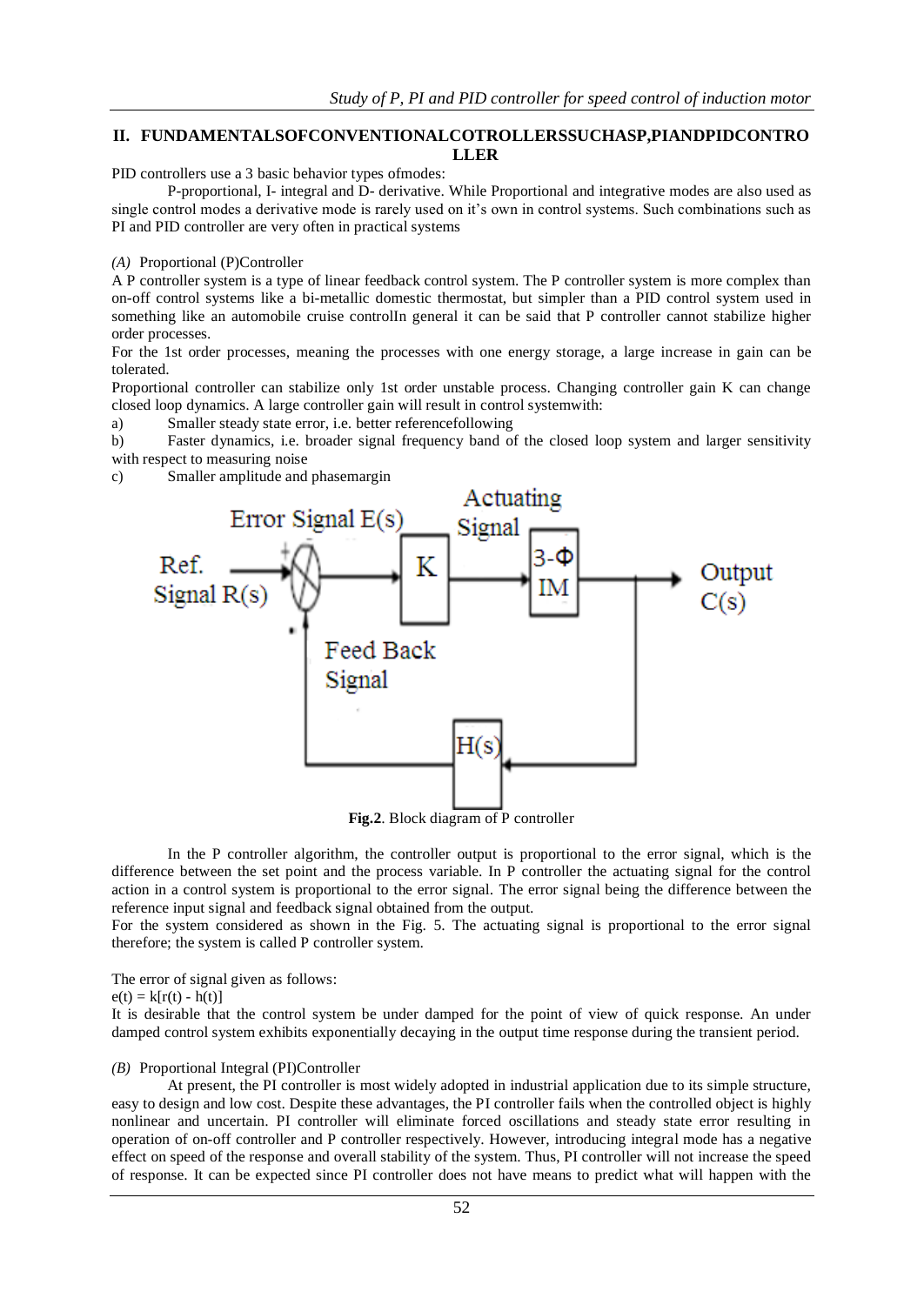error in near future. This problem can be solved by introducing derivative mode which has ability to predict what will happen with the error in near future and thus to decrease a reaction time of the controller. PI controllers are very often used in industry, especially when speed of the response is not an issue. A control without D mode is used when

- 1. Fast response of the system is notrequired
- 2. Large disturbances and noise are present during operation of theprocess
- 3. There is only one energy storage in process (capacitive orinductive)
- 4. There are large transport delays in thesystem.

Therefore, we would like to keep the advantages of the PI controller. This leads to propose a PI controller shown in Fig. 6.

This controller uses of the proportional term while the integral term is kept, unchanged.



Fig.3. Block diagram of PI controller.

The controller output in this case is  $u(t) = K p \cdot e(t) + K i \int e(t) dt$ 

Fig. 6.block diagram PI controller an integral error compensation scheme, the output response depends in some manner upon the integral of the actuating signal. This type of compensation is introduced by a using a controller which produces an output signal consisting of two terms, one proportional to the actuating signal and the other proportional to its integral. Such a controller is called proportional plus integral controller or PI controller.

(c) Proportional Integral Derivative (PID) Controller.

Many industrial controllers employ a proportional, integral plus differential PID regulator arrangement that can be tailored to optimize a particular control system. PID controller is most commonly used algorithm for controller design and it is most widely used controller in industry. The controllers used in industry are either PID controller or its improved version. The basic types of PID controller are parallel controller, serial controller, and mixed controller. The PID controller algorithm utilized for is design velocity algorithm, it is also called incremental algorithm. In the industry, PID controllers are the most common control methodology to use in real applications.

PID controller has all the necessary dynamics: fast reaction on change of the controller input (D mode), increase in control signal to lead error towards zero (I mode) and suitable action inside control error area to eliminate oscillations (P mode). Derivative mode improves stability of the system and enables increase in gain K and decrease in integral time constant Ti, which increases speed of the controller response.PID controllers are the most often used controllers in the process industry. The majority of control systems in the world are operated PID controllers. It has been reported that 98% of the control loops in the pulp and paper industries are controlled by single-input single output PI controllers and that in process control applications, more than 95% of the controllers are of the PID type controller. PID controller combines the advantage of proportional, derivative and integral control action.

Fig.4. Block diagram of PID controller.

 $u(t) \cap K$  $_{p}$ .e(t) $K_{i}$  $e(t)$ .dt $\Box K_d$ de(t) dt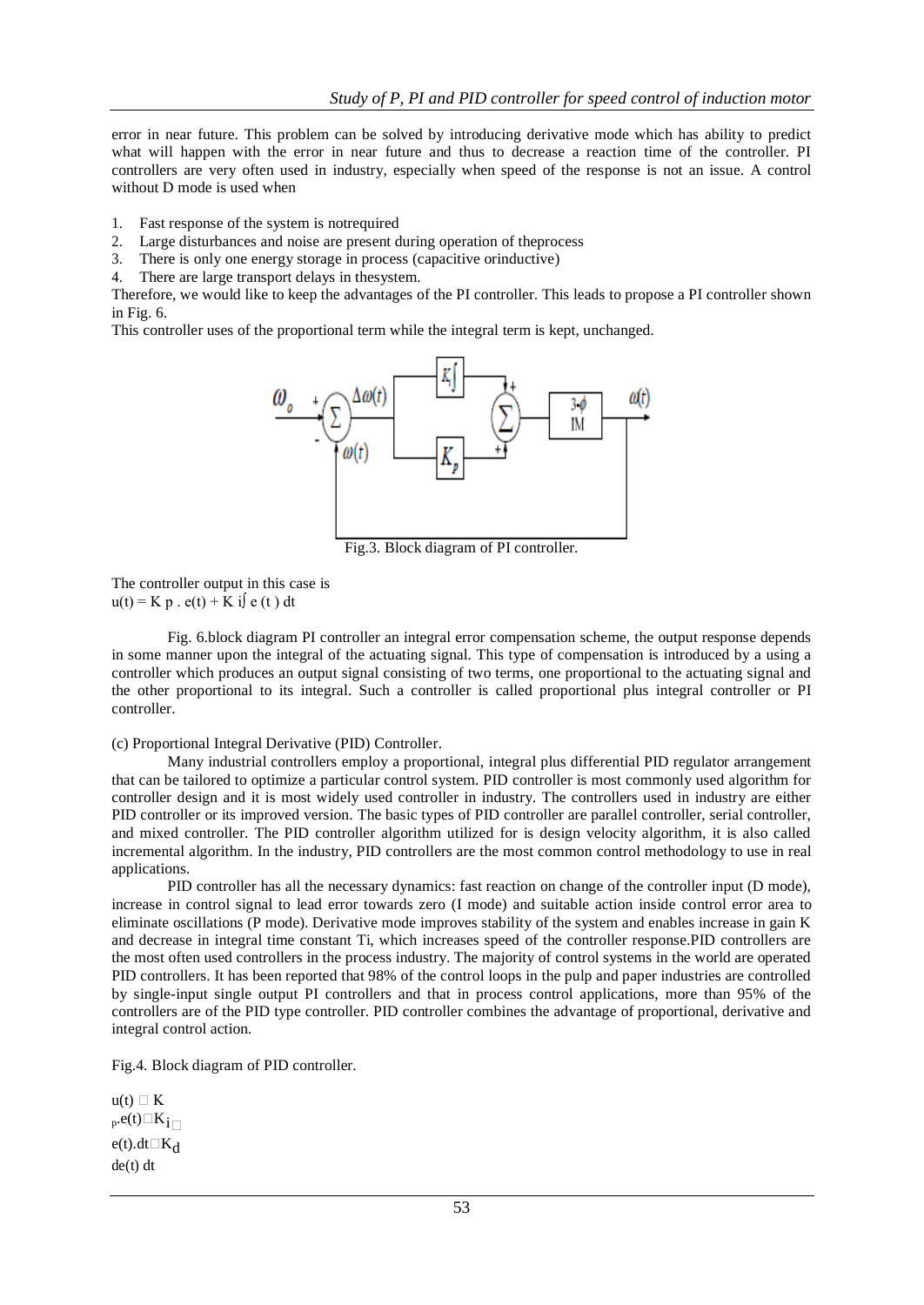The control signal is proportional to the error signal and the proportional gain  $K_p$ . A proportional controller will have the effect of reducing the rise time and will reduce, but never eliminate. If an integrator is added, the control signal is proportional to the integral of error and the integral gain K<sub>i</sub>. Integral control will have the effect of reduced the error, in principle, to zero value. The in principle must be added, because there are always limits on accuracy in any system. Derivative control is used to anticipate the future behavior of the error signal by using corrective actions based on the rate of change in the error signal. The control signal is proportional to the derivative of the error and  $K_d$  is the derivativegain.

Derivative control will have the effect of increasing the stability of the system, reducing the overshoot, and improving the transient response. Derivative control action can never be used alone because this control action is effective only during transient periods. The PID controller makes a control loop respond faster with less overshoot and most popular method of control by a great margin. The combined action has the advantages of each of the three individual controlactions.

Table 1Comparasion Of Gain Response Of P, Pi And PidControllers.

| <b>Parameter</b> | <b>Speed of Response</b> | <b>Stability</b> | <b>Accuracy</b> |
|------------------|--------------------------|------------------|-----------------|
| increasing k     | Increase                 | Deteriorates     | Improves        |
| increasing ki    | Decrease                 | Deteriorates     | Improves        |
| increasing kd    | Increase                 | Improves         | No impact       |

Table 2 Effects On Various O/P Parameter Of P, Pi And Pid Controller W.R.T To Variation In Rise Time.

| <b>Parameter</b>          | <b>P</b> Controller | <b>PI</b> Controller | <b>PID Controller</b> |
|---------------------------|---------------------|----------------------|-----------------------|
| <b>Rise time</b>          | Decrease            | Decrease             | <b>Minor Decrease</b> |
| <b>Overshoot</b>          | Increase            | Increase             | <b>Minor Decrease</b> |
| <b>Settling time</b>      | Small change        | Increase             | <b>Minor Decrease</b> |
| <b>Steady state error</b> | Decrease            | Significant change   | No change             |
| <b>Stability</b>          | Worse               | Worse                | If Kd Small Better.   |

Table 1 and 2 shows the effects of coefficients and effects of changing control parameters respectively. As we can there see is a decrease in rise time, overshoot and settling time and there is no change in steady state error PID Controller is better than P and PI controller.

## **III. PERFORMANCECOMPARISONOFP,PI,ANDPIDCONTROLLERS.**

It is to be noted that, when gain is increasing speed of response is increasing in case of P and PID controller but in PI controller gain of response is decreasing. In PID controller there is a minor decrease or no changes are shown in various parameter which can see from table 1 and table 2.Hence there is no change in steady state error so PID controller is better than P and PID controller.

### **IV. CONCLUSION AND FUTURESCOPE**

P controller can stabilize only 1st order unstable process. PI controller can be used to avoid large disturbances and noise presents during operation process. Whereas PID controller can be used when dealing with higher order capacitive processes. The comparative study of P, PI and PID Controller is carried out, in which PID controller gives good response than any other controller. Further output response of VSI-Fed IM drive will be evaluated by using different controller i.e P, PI and PID controller. Based on different industrial application of induction motor, an appropriate controller can bechoosen.

#### **REFERENCES**

- [1] Rajneesh Mishra, S. P. Singh, Deependra Singh, B. Singh, and Dinesh Kumar, "Investigation of Transient Performance of VSI-Fed IM Drives using Volts/Hz and Vector Control Techniques". IEEE International Conference on Power, Control and Embedde Systems, vol. 20, no. 2,April2012.
- [2] Vijay BabuKoreboina, Shankar J Magajikondi, and A.B. Raju, "Modeling, Simulation and PC Based Implementation of a Closed Loop Speed Control of VSI- Fed Induction Motor Drive," IEEE Conference2011.
- [3] BaburajKaranayil, Muhammed Fazlur Rahman, and Colin Grantham, "Online Stator and Rotor Resistance Estimation Scheme Using Artificial Neural Networks for Vector Controlled Speed Sensor less Induction Motor Drive,"IEEE Transaction on Industrial Electrical, vol. 54, no. 1,Feb2007.
- [4] Yongxian Song, Juanli Ma, Hanxia Zhang and NaibaHe,"Digital Implementation of Neural Network Inverse Control for Induction Motor Based on DSP,"IEEE International Conference, vol.1,2010.
- [5] J. Klima "Time and frequency domain analysis of fault- tolerant space vector PWM VSI- Fed induction